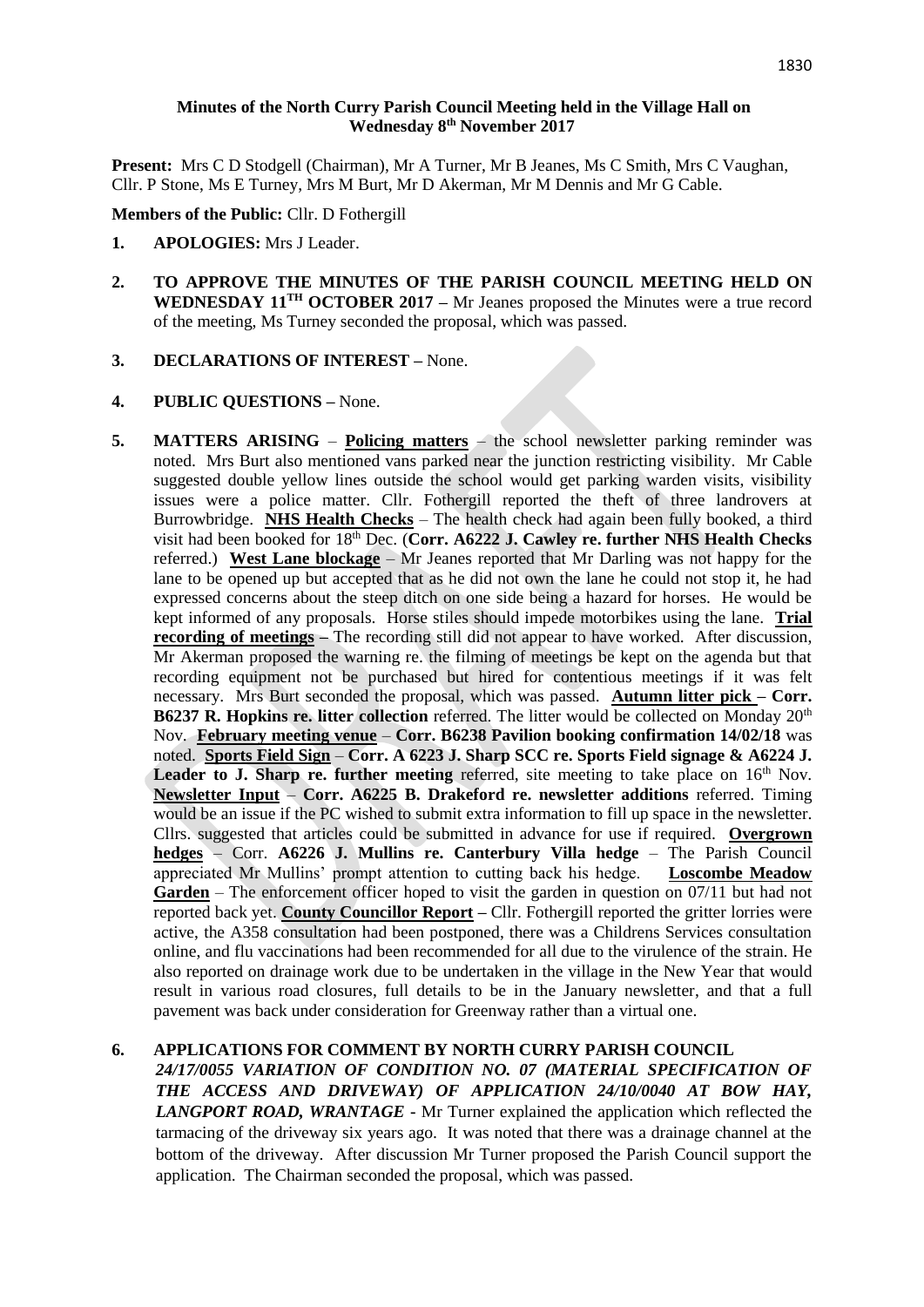- **7. AGREEMENT IN PRINCIPLE OF PRECEPT BID FOR 2018/2019 –** To be discussed after item 13.
- **8. TO CONSIDER CLLR. STONE'S TRAFFIC DISCUSSION PAPER – Corr. A6227 P Stone re. traffic paper referred.** Item deferred to December to allow consultation with land owners. Mrs Vaughan mentioned an accident involving an Alvis contractor entering The Shambles in the wrong direction (**Corr. A6233 C. Vaughan & D. Akerman re. tractor accident** referred). [Cllr. Stone mentioned a possible suggestion to consider stopping parking around the monument, at least on the two inner sides.]
- **9. TO CONSIDER ANNUAL PAYMENT TO NORTH CURRY VILLAGE HALL – Corr. A6228 B. Jeanes re. Village Hall annual contribution** referred. It was recalled, though not minuted at the time, that the initial agreement was to pay the grant for 5 years. After discussion Mr Jeanes proposed the grant be maintained to complete five years of payment and that enquiry be made as to what external maintenance the money has been and will be spent on. Mrs Vaughan seconded the proposal, which was passed, the Chairman abstained.
- **10. TO CONSIDER JOINT FUNDED SCHEME FOR DOG WASTE BIN AT LOSCOMBE MEADOW –** Cllr. Stone suggested the Parish Council consider funding the purchase of a dog waste bin at Loscombe Meadow, with the management company covering the ongoing cost of emptying the bin. The Chairman proposed Cllr Stone approach the management company to get their views on the financing of a dog bin, possibly with some financial support from the Parish Council. Cllr. Stone seconded the proposal, which was passed.
- **11. TO APPROVE AMENDMENTS TO PARA. 5 OF THE FINANCE REGULATIONS –** After reading out the previous para. 5.2 of the regs. and the proposed changes to paras. 5.2  $\&$ 5.4. (as agreed at the Finance Panel Meeting to reflect online banking) and brief discussion, Mr Jeanes proposed the Parish Council adopt the new paragraphs 5.2 & 5.4. Mr Akerman seconded the proposal, which was passed.
- **12. TO CONSIDER FINGER POST REPAIR QUOTES – Corr. A6229 B. Keal re. finger post repair, & A6230 Cllr. Fothergill re. finger post repair** referred. Cllr. Stone considered Mr Keal's prices reasonable and Cllr. Fothergill confirmed it would be cheaper to do the work in situ and that Mr Keal's work in Cheddon Fitzpaine was of a very good standard. Cllr. Stone proposed Mr Keal be appointed to undertake work on the first three finger posts. Mrs Vaughan seconded the proposal, which was passed. The intention is to renovate all finger posts in the Parish over time.
- **13. DRAINAGE DISCUSSION RE. LOSCOMBE MEADOW / MANOR LANE – Corr. A6231 S. Poole re. Manor Lane drainage** referred. It was noted that this confirmed on record the drainage system that had been installed and which should work.

### **AGENDA ITEM 7. AGREEMENT IN PRINCIPLE OF PRECEPT BID FOR 2018/19**

The Chairman thanked Mr Jeanes and the Clerk for their work on the precept. Mr Jeanes went through all the proposed income and expenditure, explaining the reason for any increases or decreases. There was discussion of the cost of the finger post repairs following which Cllr. Stone suggested the £344 in lost grant income could be added to the precept to partially cover fingerposts, Mrs Stodgell suggested the expenditure for "Seats, signs and noticeboards" be increased from £500 to £1000. Cllr. Stone seconded the proposal, which was passed. Re. income, it was noted that the Stable had transferred £5000 to the Parish Council in 2017/18, with £3,500 allocated to be transferred in the 2018/19 precept. Mr Jeanes would check the Stable Committee's views re. 2018/19 before confirming the amount.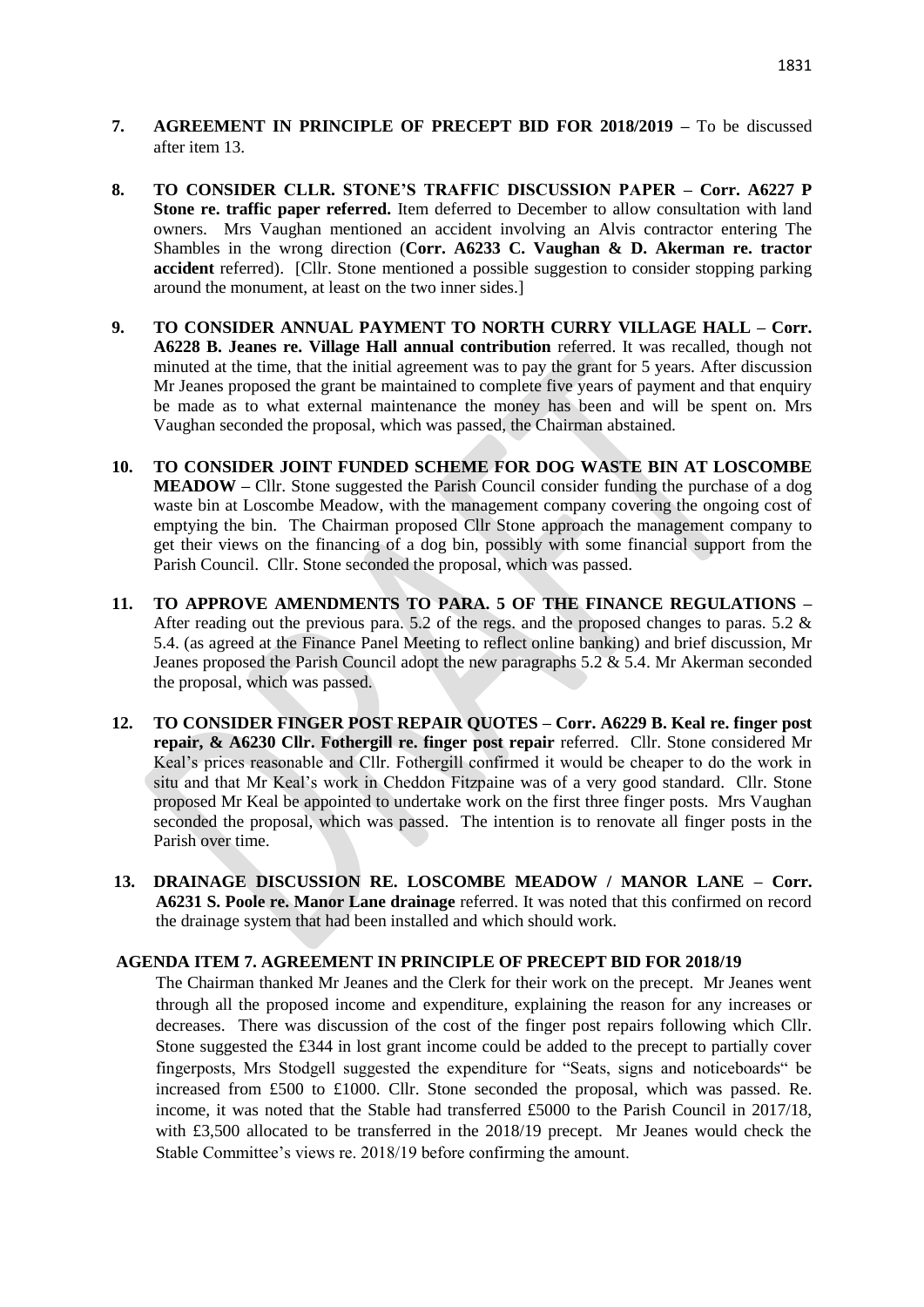Re. **Corr. A 6236 a&b P. Stone re. footpath accessibility** - Cllr. Stone reported that he hoped to install some metal kissing gates instead of stiles on footpaths for the less able to use. It was agreed the cost of these could come out of footpath funds with volunteers installing them. The Chairman proposed Cllr. Stone go ahead with four kissing gates, subject to landowners approval, with money for 3 coming out of footpath funds and one funded by a parishioner's donation, (this would not impact on the precept). Cllr. Stone seconded the proposal, which was passed.

There was discussion of the need for a new website after which the Chairman suggested the money not be included in the precept in 2018/19 but could come out of grant money if required.

After discussion of the risk of capping of precepts and what should be an increasing tax base, Mr Akerman proposed in principal that the  $\pounds$ 344 of lost grant be added to the precept to make it £17656 (subject to final decision in January), Cllr. Stone seconded the proposal, which was passed.

Ms Smith to obtain info. on local websites designers and liaise with Mr Cable. Mrs Vaughan suggested parishioners be asked in the New Year what they wanted from a new website.

# **14. CORRESPONDENCE** – **Corr. A6222 – 6231 & 6233 & 6236** covered above.

**Corr. A 6232a-c SCC & Cllrs. re. grit availability** – Mr Jeanes confirmed he still had sufficient salt bags. Mr Akerman confirmed the White St. bins had sufficient grit, although the one at Longs Field also contained water and the one down Helland Hill was damaged. After discussion the Chairman proposed, subject to Cllr Stone and Mr Jeanes' investigations, a new bin be obtained for Helland Hill and Patten's asked to refund the cost as they had damaged it. Mr Akerman seconded the proposal, which was passed. Cllr. Stone offered to drill a hole in the Longs Field bin to allow any water to drain out.

**Corr. A 6234 G. Cable & P. Stone re. village signs** – There was discussion of the pros and cons of black & white village gateway signs in preference to yellow ones and possible change of location for them on Windmill Hill. Mrs Leader to be copied correspondence prior to meeting Highways reps., Cllr. Fothergill to inform SCC that PC considering sites and design for village entrance signs. To be an agenda item in December.

**Corr. A 6235 Planning notification re. Playing Fields Pavilion** – Noted.

**Corr. B 6240 a-c R. Lander & M. Bale (TDBC) re. St James Court landscaping** – Clerk to contact enforcement officer asking if the site has been visited and requesting a report.

Marie Curie correspondence – Request for volunteers to be included in newsletter.

Orchid Field – Cllr. Stone reported that Natural England were contacting the owner re. management of the field. **9.15pm** Cllr. Fothergill left the meeting.

**15. FINANCE – Monthly Account** – Mr Jeanes explained the monthly account and proposed it be accepted. Mrs Vaughan seconded the proposal, which was passed. **Payment List –** It was noted that the payment to TDBC should read SCC re. footpath cutting. Mr Jeanes presented the payment list and proposed it be approved, Mrs Vaughan seconded the proposal, which was passed.

| <b>Cheque No</b>     | Payee                                     | Amount |
|----------------------|-------------------------------------------|--------|
| <b>BACS</b> Transfer | PT Electrical - re. PAT testing           | 90.00  |
| <b>BACS</b> Transfer | SALC - Affiliation fees 2017/18           | 416.18 |
| <b>BACS</b> Transfer | <b>SCC</b> Footpath cutting               | 500.00 |
| 100321               | North Curry Methodist Church (TDBC Grant) | 140.00 |
| 100322               | St Peter & St Paul Church (TDBC Grant)    | 630.00 |
| 100323               | Ebenezer Baptist Church (TDBC Grant)      | 150.00 |
| <b>BACS</b> Transfer | B. Wellwood - Clerk Salary                | 704.40 |
| 100324               | Royal British Legion                      | 120.00 |